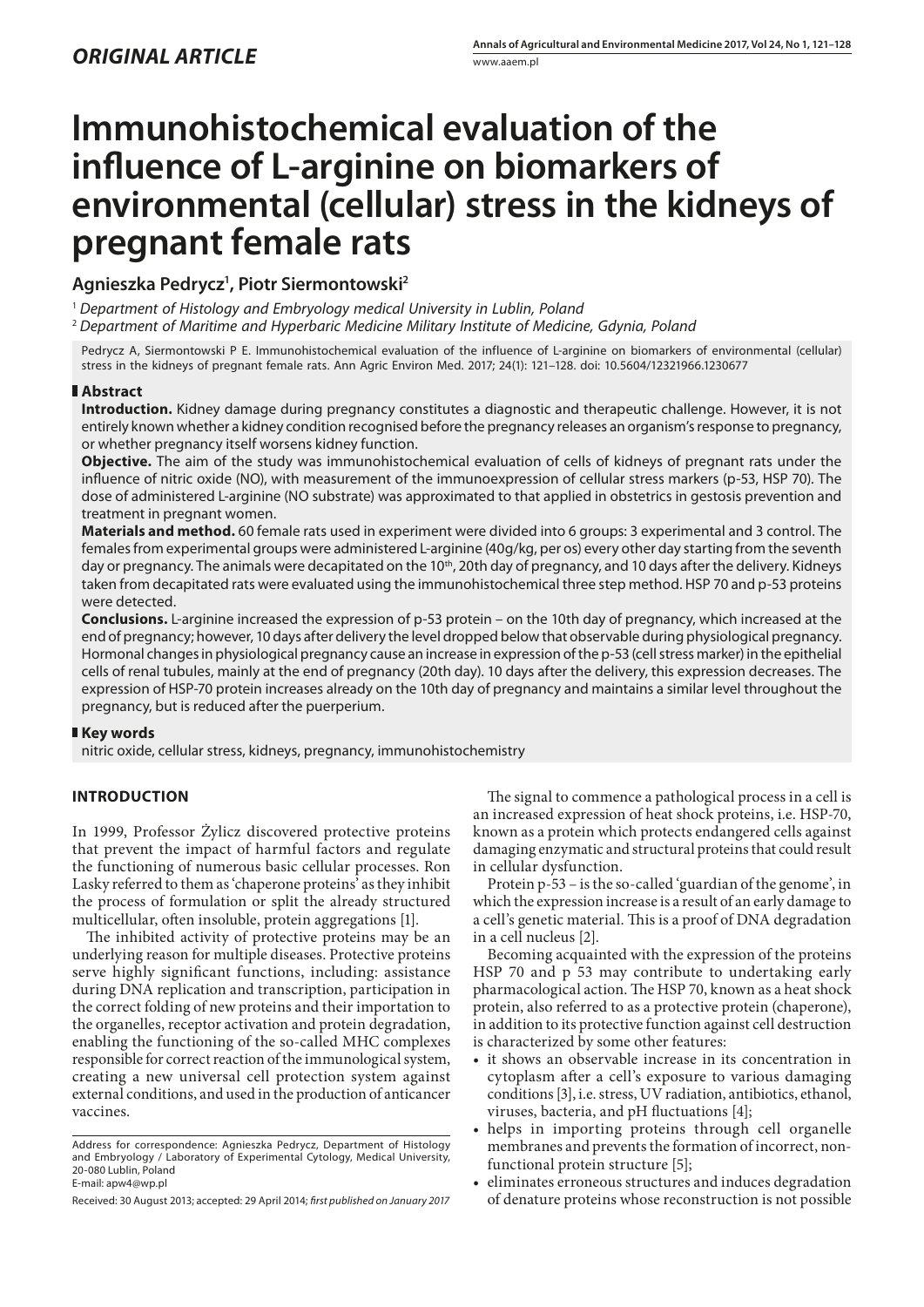(stress proteins) [6]. Prevents aggregation and incorrect folding of proteins [7];

- inhibits cell death induced by cytochrome C;
- inhibits AIF a mitochondrial factor activating apoptosis; • protects other proteins from the destruction of their spatial conformation prevents kinase activated by stress, i.e. JNK;
- inhibits caspase 3-like protease by associating pro-caspase 3 and 7 (prevents over-expression of caspase 3 – apoptosis producer).

The HSP 70 included in the group of protective proteins, acts as a monomer, detecting uncovered hydrophobic protein segments. It also takes part in shaping newly-produced proteins. The energy coming from ATP helps those proteins to combine and disconnect from hydrophobic parts of an irregular protein particle. Thus, it may be stated that HSP 70 serves multiple functions by restoring the proper structure of proteins denatured by excess temperature, selecting irregular proteins and directing them onto the route to destruction, and participating in protein importation through biological membranes.

The expression of coding genes of the heat shock protein HSP 70 is induced by the so-called environmental stress, i.e. the effect of a high temperature and the impact of heavy metals, alcohols, amino acids, free radicals, UV radiation and other conditions.

P-53 protein is a phosphoprotein activated by damaged DNA. It inhibits cellular cycle in the G1 phase, thus allowing for cell repair. This genome guardian serves many functions. It stimulates the production of p-21 protein, which inhibits kinases necessary in cellular cycle [8]. When cell repair is not feasible it commences the process of apoptosis [9]. P-53 has an anti-apoptotic effect by blocking BCL-2 gen [9]. It also has an pro-apoptotic effect by increasing the amount of BAX proteins and activating the production of AIP 1 protein in cells subjected to apoptosis which, by combining with mitochondria, releases from them cells stimulating caspases [10]. AIP 1 protein is produced after a dozen or so hours following DNA damage, thus having an impact on the repair of the damaged genetic material.

Recognising the expression of HSP 70 and p 53 proteins signalling the commencement of a pathological process in a cell may contribute to an early pharmacological reaction

Kidneys are organs characterized as showing the earliest reaction in the form of changes in cell metabolism and morphology during pregnancy. Changes taking place in kidneys constitute one of the reasons for gestosis (pregnancyinduced poisoning) with the main elements including hypertension (risk of preeclampsia), oedemas and proteinuria.

In the available literature, the authors were unable to find an answer to the question: how does exogenous nitric oxide (produced in an organism from exogenous L-arginine or NO carriers) influence the kidneys of pregnant women? This, despite the fact that exogenous nitric oxide is used in the treatment of pregnancy pathology, one of the reasons for which are the changes present in the kidneys.

Nitric oxide is a regulator of numerous processes taking part in human and animal organisms. As a result of many scientific studies carried out over the 340 years since its discovery as a chemical compound in 1770 by Joseph Priestley, it is known that NO is produced in an organism by various cells, including endothelium cells, but also by macrophages, hepatocytes, nerve endings and some neurons, neutrophils,

mastocytes, monocytes and blood platelets. Nitric oxide is a colourless gas subjected to a series of metabolic changes (1998 – Nobel Prize in medicine – Robert Furghott, Louis Ignarro and Ferid Murad); it oxides easily to nitrate NO2 without the help of enzymes, whereas the final NO metabolite is extracted in urine. In an organism it is produced from L-arginine in the presence of nitric oxide synthase (NOS) [11] in a twostage oxidization reaction: L-arginine+NADPH+O2--->Lcitrulline+NADP+H2)+NO. By reacting with L-aspartic acid in the cells of endothelium, L-citrulline leads to L-arginine resynthesis. Several mechanisms of the effects of nitric oxide are known:

- 1)Activation of the cytosolic guanylate cyclase enzyme which catalyses the reaction: GTP----> cGMP+PPi; the cGMP produced as a result of this reaction activates the dependent phosphodiesterases and kinases, as well as ion channels;
- 2)S-nitrolisation of proteins a reaction regulating numerous vital processes of cells, including phosphorylation; the created S-nitrosothiols (proteins) play a crucial role in the transduction of DNA repair signal, blood pressure control, regulation of ion channels and neurotransmission;
- 3)Activation of PARP (poly-(ADP-ribose)-polymerase), the activity of which consumes large quantities of NAD,

NO excess or deficiency has a significant impact on the pathogenesis of numerous diseases, including degenerative diseases of the nervous system, autoimmune diseases, inflammations, hypercholesterolaemia, atheromatosis and hypertension. L-arginine (nitric oxide substrate) is used in gynaecology to broaden vessels and lower hypertension in gestosis.

However, since nitric oxide has not been completely examined, depending on its dosage it may either protect a cell from death or induce it. Heat shock proteins, being determinants of the commencement of a pathological process in a cell, could contribute to a pharmacological reaction.

The above-mentioned proteins have been evaluated in conditions of an altered hormonal environment and under the influence of L-arginine. The results of this experiment constitute a significant step in the research on cell death, and provide support in the research on NO effect on the organs of pregnant female rats which were subjected to the activity of L-arginine, the substrate of nitric oxide (NO). The doses of the administered medicine were close to those used in obstetrics to prevent and treat gestosis in pregnant women.

It is known that kidney damage during pregnancy constitutes a diagnostic and therapeutic challenge to nephrologists and obstetricians. The organs selected for the research – the kidneys – are the first to react with changes in cell metabolism and morphology during pregnancy, which is why their lesions are one of the reasons for gestosis.

The above-mentioned tubule cells were examined with the following purposes:

- a) to check for HSP70 protein expression marker of cell's environmental stress;
- b)to check for p53 protein expression marker of cell nucleus damage ('genome guardian').

Defining the expression of these proteins may contribute to early pharmacological reaction because at present it is not known what kind of changes NO itself may produce in the kidneys of pregnant women, despite its application in the treatment of pregnancy pathology.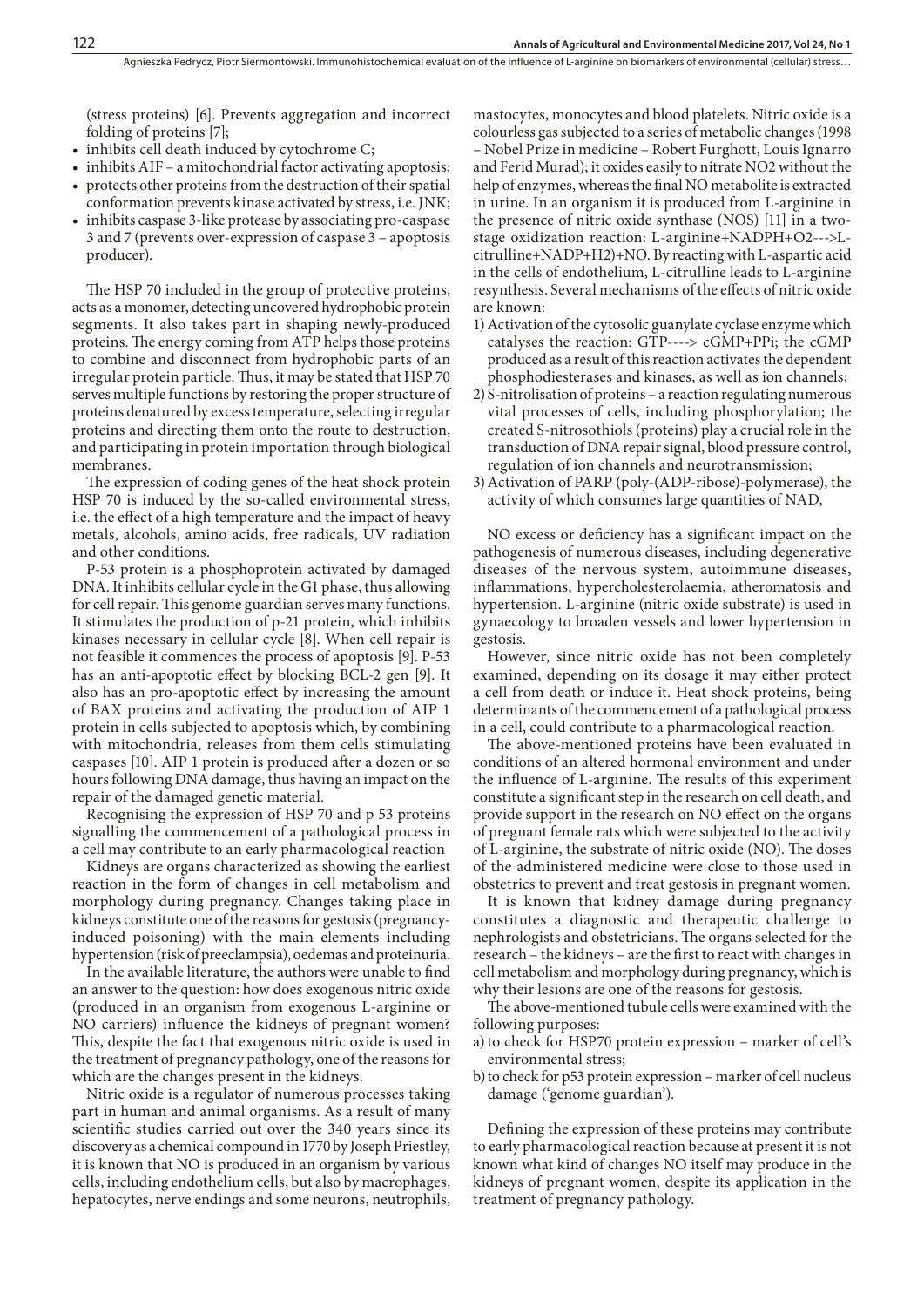Agnieszka Pedrycz, Piotr Siermontowski . Immunohistochemical evaluation of the influence of L-arginine on biomarkers of environmental (cellular) stress…

#### **MATERIALS AND METHOD**

The experiment was conducted on rats by applying the immunohistochemical method of protein detection and localisation in cells with the use of antibodies. Kidney specimens from pregnant female rats during and after therapy with L-arginine were histologically evaluated in the course of pregnancy ( $10<sup>th</sup>$  day), at the end of pregnancy ( $20<sup>th</sup>$  day) and in the period of peurperium  $(10<sup>th</sup>$  day after giving birth). The immunohistochemical reaction was also quantitatively evaluated with the use of a computer programme, and the examined material compared with the control and analysed statistically.

The research was carried out on randomly-selected female Wistar rats with initial body weight of 200–250g, aged from 2.5 – 3 months. The females were selected in accordance with the simultaneity principle of experimental and control groups. They were kept in the Animal Facility of the Department of Histology and Embryology of the University of Life Sciences in Lublin, Poland, in an ambient temperature of 20+/-2 degrees Celsius and air humidity of ca. 60%. Both the ambient temperature as well as the lighting and noise alternated slightly during the day. Female rats were placed in standard metal cages with the area of 0.5  $\mathrm{m}^2$ , each one holding 10 rats. The litter was sawdust replaced at proper frequency.

The research on laboratory animals was approved by the 1<sup>st</sup> Local Ethical Committee of the Medical University in Lublin, and the 2nd Local Ethical Committee in Lublin at the University of Life Sciences, also in Lublin.

The animals were divided into 6 even groups with 10 females in each. The females from the experimental groups were administered L-arginine in the dose of 40g/kg, per os. every other day, starting from the  $7<sup>th</sup>$  day or pregnancy (7x). The females from control groups were administered 2ml of distilled water, per os, every other day, also starting from the 7th day of pregnancy (7x).

The females were decapitated in the following order:

- experimental group females inseminated, administered L-arginine and decapitated on the  $10<sup>th</sup>$  day of pregnancy;
- control group females inseminated, administered distilled water and decapitated on the 10<sup>th</sup> day of pregnancy;
- experimental group females inseminated, administered L-arginine and decapitated on the 20<sup>th</sup> day of pregnancy;
- • control group females inseminated, administered distilled water and decapitated on the 20<sup>th</sup> day of pregnancy;
- experimental group females inseminated, administered L-arginine and decapitated 10 days after giving birth
- control group females inseminated, administered distilled water and decapitated 10 days after giving birth

At the beginning of the experiment, the females were mated with males. Vaginal swabs were taken each day and examined on microscope slides with the use of an optic microscope. The presence of a vaginal plug or sperm was treated as effective copulation – insemination.

A further experiment was carried out only with those females that were inseminated in the period between the 2nd and the 4th day from mating with males. After decapitation, the kidneys of all animals were examined macroscopically and described. The specimens of rats' kidneys for immunohistochemical evaluation were fixed in 10% formalin, then dehydrated in a graded alcohol, subjected to xylene and embedded in paraffin. The paraffin blocks were cut with the use of the 5 μm microtome and placed on salinized slides. The examination was conducted on 2 preparations from each examined organ of each specimen. After deparaffinization in xylene and decreasing the ethyl concentration, the preparations were subjected to heat treatment: in acidic environment for antibodies against the HSP70 (10mM citrate buffer pH 6.0) – 7.5 min in a microwave oven at 750W, and after a 5-min break, 7.5 min at 375W**;** in alkaline environment for antibodies against the p-53(EDTA) – 7.5min in a microwave oven at 750W, and after a 5-min break 7.5 min at 375W.

After cooling for 20 min, the preparations were rinsed with distilled water and placed in TBS buffer (Tris Buffered Saline). Next, the preparations were blocked with endogenous peroxidase by a 20-min incubation in 0.3% solution of H2O2 (99ml of TBS buffer, 0.1g NaN3, 1ml 30% H2O2). The preparations were rinsed for approx. 10 min in TBS buffer, then incubated for 60 mins at room temperature with monoclonal mouse primary antibody p-53 (Lab Vision P53 Ab-1; MS-104-PO) in 1/50 solution in TBS/BSA 1% buffer (bovine serum albumin), and with rabbit primary antibody HSP70 (Lab Vision Ab-3; RB-080-AO) in 1/100 solution in TBS/BSA1% buffer.

In order to obtain an immunohistochemical reaction, a kit of ready-to-use reagents (DakoCytomation Company) was applied, which included: biotinylated secondary antibodies against mouse and rabbit antibodies (Biotinylated Link Universal) (15 min of incubation); streptavidin conjugated with horseradish peroxidase (Streptavidin-HRP), (15 min of incubation), AEC-substrate – reaction dye with horseradish peroxidase (AEC Substrate chromogen), (15 min of incubation). After the application of each reagent, the preparations were rinsed in TBS buffer for a minimum of 10 min. Next, after staining the preparations with chromogen, they were placed for ca. 1 min into a haematoxylin solution and heavily rinsed with distilled water. The preparations were covered with a slip cover with the use of Aquaetex liquid.

Photographic documentation was prepared with the use of a Colour Video Camera CCD-IRIS (Sony) interfaced with a computer. Negative control was performed in relation to each studied preparation to which no primary antibody had been added.

Immunohistochemical examination results were evaluated qualitatively with regard to the intensity of coloured reaction in the place of an antigen-antibody reaction in the examined rat organs from particular groups, and quantitatively with the use of the Analysis computer programme, version 3 (Soft Imaging System GmbH, Germany). Analysis of the microscopic image in x125 extension evaluating protein expression was carried out by examining 3 randomly-selected spots of each preparation, each with an area of 78,1193.35um<sup>2</sup>. The cell area indicating positive reaction (+) was calculated. First, the area of the surface taken into account on mask placement was determined. Next, the range of colours corresponding to antigen-antibody reaction colour on which the mask was to be placed was selected. The mask was then placed (transition to black-white-brinarize image) and the computer detected fields on which the mask was placed (those that became white as a result of mask placement). The area of fields covered by the mask was calculated (partical results) and statistical results were prepared.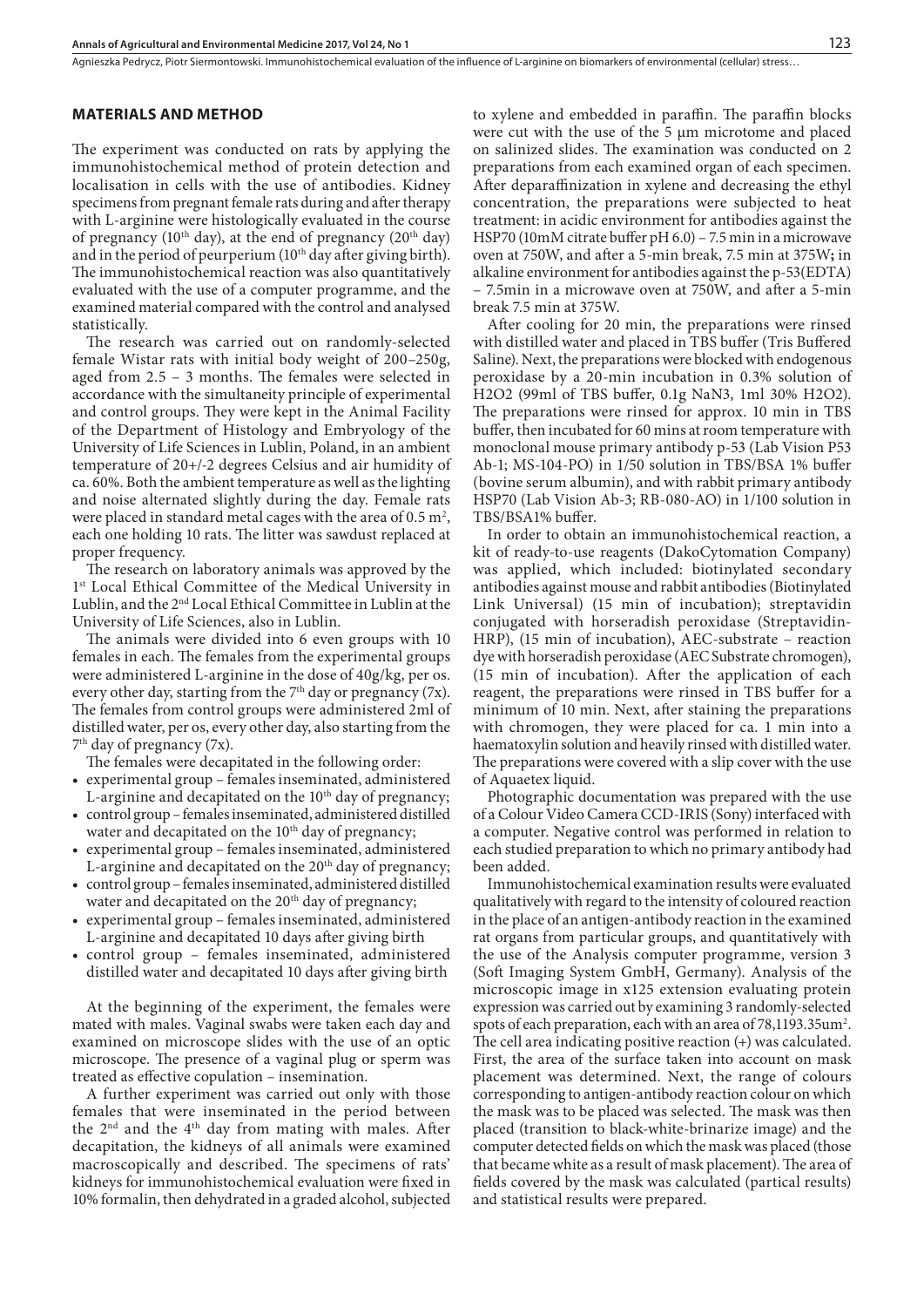Agnieszka Pedrycz, Piotr Siermontowski, Immunohistochemical evaluation of the influence of L-arginine on biomarkers of environmental (cellular) stress...

The obtained results were listed in the form of mean values and their standard deviations and subject to statistical analysis with the use of the ONE WAY ANOVA test, admitting a 5% risk of inference error and difference significance lower or equal to 0.05. Statistical analysis was conducted in relation to the following: differences in rats' body mass and differences in the average field area of positive immunohistochemical reaction in particular groups with regard to all examined antibodies.

### **RESULTS**

Female rats from all the experimental and control groups behaved in a similar way in the course of the experiment. They were characterized by similar appetite, thirst and physical activity.

Vaginal plug or sperm was detected in the vaginal swab of 59 females, which was regarded as effective copulation – insemination.

58 females were admitted for further experiments – the insemination occurred between the 2nd and the 4th day following the mating with male specimens.

Heat Shock Protein – HSP 70



Figure 1. Kidney section of rat decapitated on the 10<sup>th</sup> day of pregnancy. Intensive IHSP70 mmunohistochemical reaction. AEC+H staining. a – Experimental group I – pregnant rats treated with L-ARG

b – Control group II – pregnant rats treated with Na Cl

The reaction for HSP70 protein on the 20<sup>th</sup> day of physiological pregnancy (average area of positive immunohistochemical reaction: 40018.08+/-1885.80 μm<sup>2</sup>) remained at the same level as on the 10<sup>th</sup> day of pregnancy (average area of positive immunohistochemical reaction: 40534.36 +/-2654.65 μm2 ) (Student's t-test p=0.14). It became



Figure 2. Kidney section of rat decapitated on the 20<sup>th</sup> day of pregnancy. Intensive HSP70 mmunohistochemical reaction. AEC+H staining.

a – Experimental group III – pregnant rats treated with L-ARG b – Control group IV – pregnant rats treated with Na Cl



Figure 3. Kidney section of rat decapitated the 10<sup>th</sup> day after delivery. Weak HSP70 immunohistochemical reaction. AEC+H staining.

a – Experimental group V – pregnant rats treated with L-ARG b – Control group VI – pregnant rats treated with Na Cl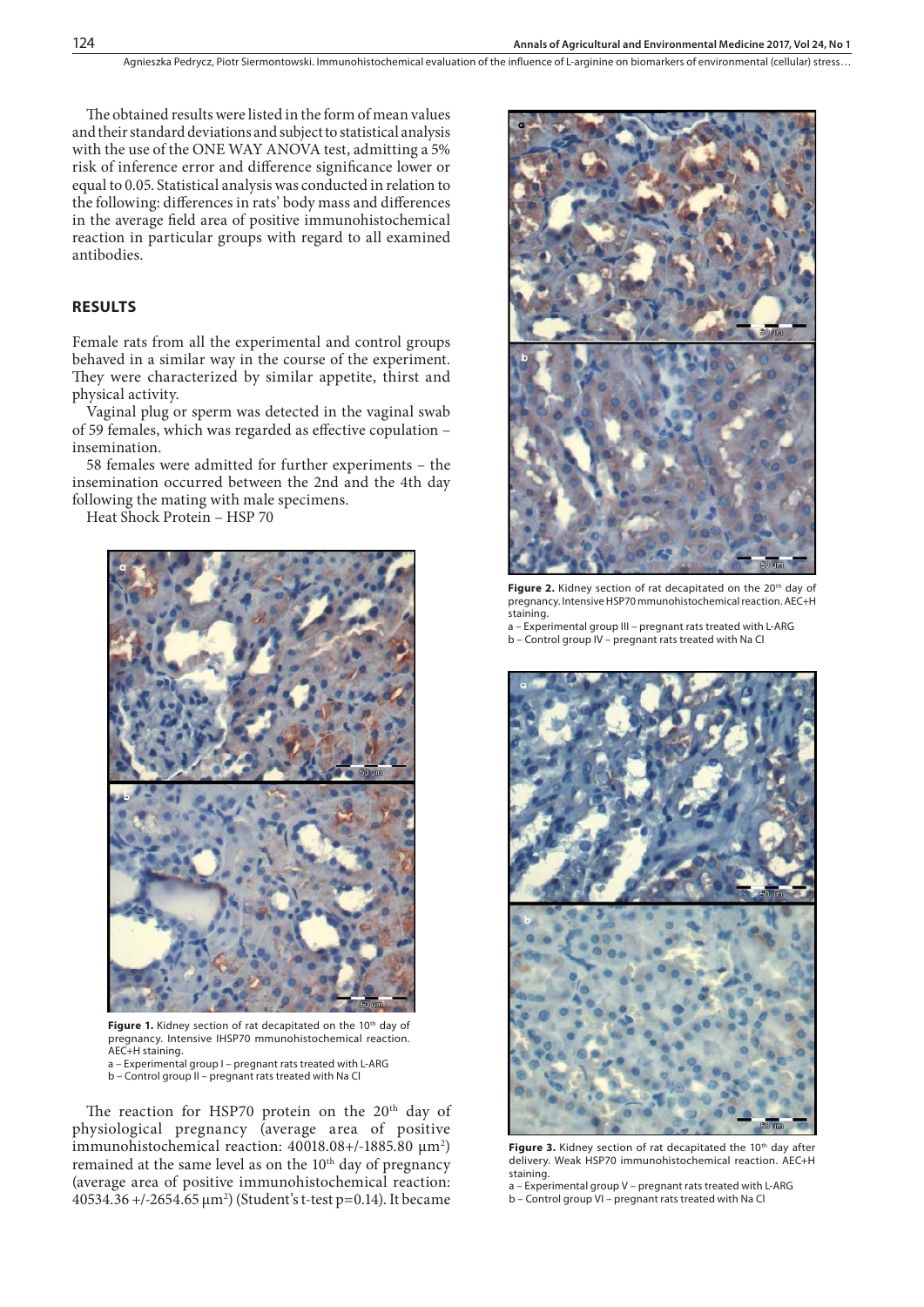Agnieszka Pedrycz, Piotr Siermontowski . Immunohistochemical evaluation of the influence of L-arginine on biomarkers of environmental (cellular) stress…

significantly statistically lower 10 days after giving birth. The average area of positive immunohistochemical reaction: 12282.46+/-1427.17μm2 ) (Student's t-test p<0.001).

The reaction for HSP70 protein on the 20<sup>th</sup> day of experimental pregnancy (average area of positive immunohistochemical reaction: 50617.06 +/-2312.34  $\mu$ m<sup>2</sup>) was similar to that described on the 10<sup>th</sup> day of pregnancy (average area of positive immunohistochemical reaction: 51000.71+/-2209.73μm2 )(Student's t-test p=0.26). It became significantly statistically lower 10 days after giving birth (average area of positive immunohistochemical reaction:  $39950.93 + (-2086.25 \mu m^2)$  in relation to experimental groups 1 and 2) (Student's t-test p<0.001).



**Figure 4.** Comparison of the average area of positive immunohistochemical reaction expressed in  $\mu$ m<sup>2</sup> for HSP70 in control and experimental groups (1 – 10<sup>th</sup> day of pregnancy;  $2 - 20$ <sup>th</sup> day of pregnancy;  $3 - 10$ <sup>th</sup> day after delivery)

In the experimental groups of pregnant rats, the immunohistochemical reaction for HSP 70 was significantly higher compared to control groups (Student's t-test P<0.001).

10 days after giving birth the intensity of reaction lowered; however, the change was better observable in the control than in the experimental group (Fig. 4).

The reaction for  $p-53$  protein on the  $20<sup>th</sup>$  day of control pregnancy was significantly statistically higher (average area of positive immunohistochemical reaction 8061.50+/-233.37  $\mu$ m<sup>2</sup>), compared with the 10<sup>th</sup> day of pregnancy (average area of positive immunohistochemical reaction 3063.35+/-  $422.73\mu m^2$ ) (p<0.001), and 10 days after giving birth (average area of positive immunohistochemical reaction 3027.76+/- 405.70 $\mu$ m<sup>2</sup>) (p<0.001). On the 10<sup>th</sup> day of pregnancy, it was on the same level as 10 days after giving birth ( $p=0.56$ ).

There were no statistical differences between groups 1 and 3 (p=0.56).

The reaction for p-53 protein on the 20<sup>th</sup> day of experimental pregnancy (average areas of positive immunohistochemical reaction  $10697.67+/-1658.25 \,\mu m^2$ ) was statistically significantly higher, compared with the 10<sup>th</sup> day of pregnancy (average areas of positive immunohistochemical reaction 4104.69+/-  $265.78 \,\mathrm{\upmu m^2}$ ) (p<0,001), and 10 days after giving birth (average areas of positive immunohistochemical reaction 3060.64+/- 308.75)  $\mu$ m<sup>2</sup> (p<0,001). 10 days after delivery, it became significantly statistically lower in relation to the 10<sup>th</sup> and  $20^{\text{th}}$  day of pregnancy (p= 0.002).

The reaction for p-53 protein in experimental groups on the 10th day of pregnancy was increased, compared with the same period during physiological pregnancy



Figure 5. Kidney section of rat decapitated the 10<sup>th</sup> day of pregnancy. Weak p-53Immunohistochemical reaction. Experimental group 1: pregnant rats treated with L-ARG; b – Control group 2: pregnant rats treated with Na Cl. AEC+H staining



Figure 6. Kidney section of rat decapitated on the 20<sup>th</sup> day of pregnancy. Intensive p-53 mmunohistochemical reaction. Experimental group 3: pregnant rats treated with L-ARG b – Control group 4: pregnant rats treated with Na Cl. AEC+H staining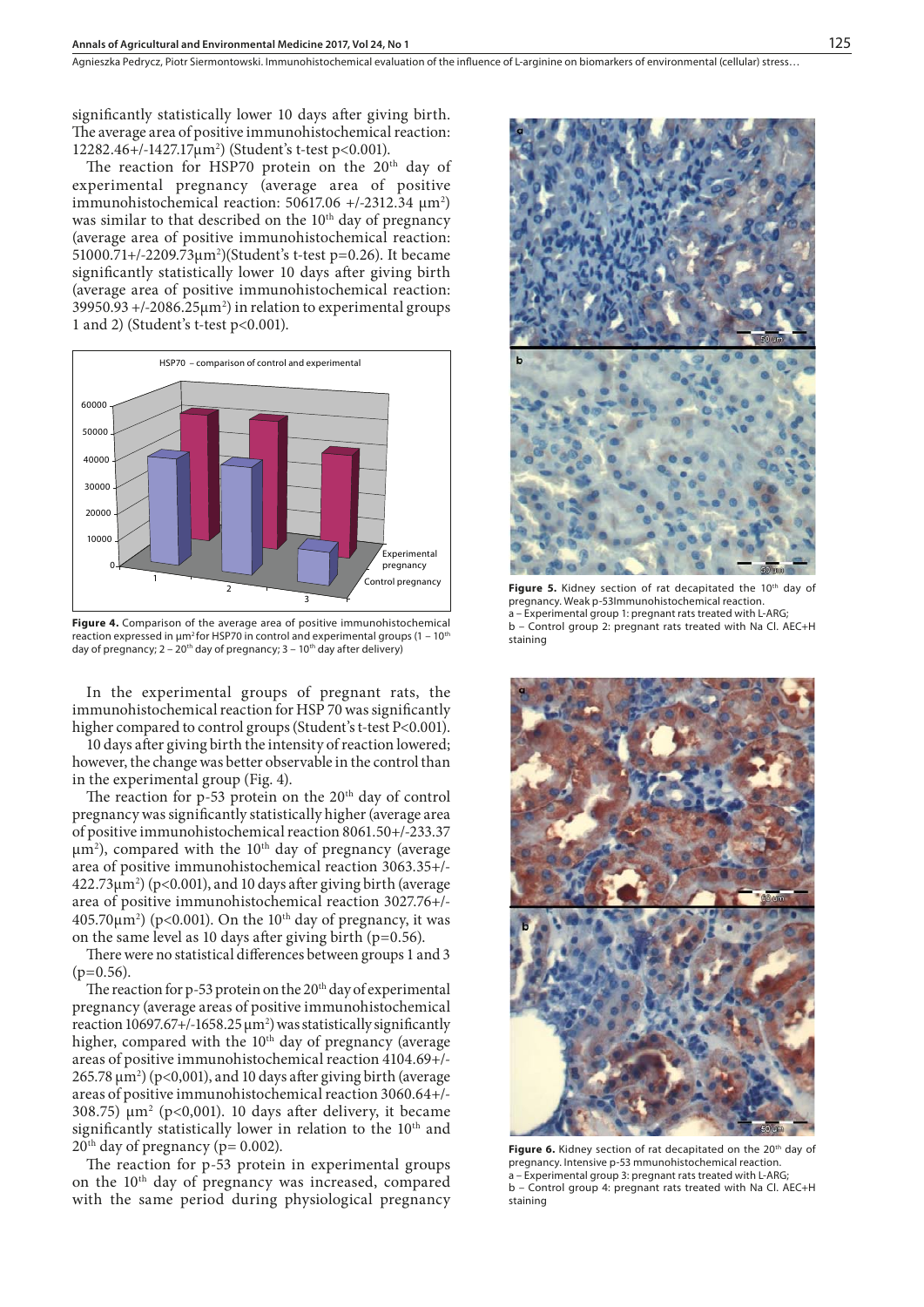

Figure 7. Kidney section of rat decapitated on the 10<sup>th</sup> day after delivery. Weak p-53 immunohistochemical reaction. Experimental group 5: pregnant rats treated with L-ARG; b – Control group 6: pregnant rats treated with Na Cl. AEC+H staining

( $p$ <0.001). On the 20<sup>th</sup> day it also increased significantly more compared with the corresponding control group (p<0.001). 10 days after delivery, it significantly dropped in the experimental group to the level perceived as the lowest in comparison with all the other groups. There were no statistical differences between the control group on the 10<sup>th</sup> day of pregnancy and the experimental group 10 days after giving birth (p=0.99). 10 days after delivery, the reaction for p-53 was the same in the control and the experimental group (p=0.92) (Fig. 8).



**Figure 8.** Comparison of the average area of positive immunohistochemical reaction expressed in  $\mu$ m<sup>2</sup> for p-53 in control and experimental groups (1 – 10<sup>th</sup> day of pregnancy, 2- 20<sup>th</sup> day of pregnancy, 3-10<sup>th</sup> day after delivery)

#### **DISCUSSION**

Kidneys are organs characterized as those showing the earliest reaction in the form of changes in cell metabolism and morphology during pregnancy. The changes mainly concern renal pelvises and ureters widening during pregnancy under the influence of progesterone. Their average capacity increases from 10 to 40 ml. The changes in the activity of kidneys in pregnant individuals consist in increasing the blood flow through kidneys by 50%, as well as glomerular filtrate by 35%. This leads to an intensification of the function of renal cells that resorb many substances: sugars, amino acids, water, mineral salts, folic acid, vitamins and iodine. The increased glomerular filtration is accompanied by an increased secondary resorption in renal tubules. Thanks to this increase in the resorption of the renal tubules, no significant dysfunctions related to the loss of substances important for the mother's organism are noted. What is particularly strongly expressed in renal tubules is sodium retention, stimulated by the RAA system (renin-angiotensinaldosterone system). Sodium retention is accompanied by a stoppage of water extraction in the amount of ca. 8 litres. In advanced pregnancy, the growing uterus presses against the ureters causing deceleration of urine flow. An increase in renal flow, on the other hand, causes a rise in the release of motherly and placenta hormones (ACTCH, vasopressin, cortisol, thyroxine, placental somatrotropin), as well as oncotic pressure related to the increased secondary sodium and water resorption, causing the growth of gromelural filtration by 50%. Such a growth is accompanied by an impairment of resorption capacity of the urethrae with regard to the filtered glucose – leading to glycosuria, and physiological proteinuria in pregnancy amounting to 200– 300mg per day.

The signal to initiate a pathological process in a cell is an increased expression of heat shock proteins: HSP 70 and p-53, which regulate numerous vital processes of cells [12]. In 2000, Malyshev et al. noticed a co-relation between NO synthesis stimulation and HSP-70[13]. An increase of the heat shock protein, HSP-70, inhibits overproduction of endogenous nitric oxide [14] which could lead to an impairment of the apoptosis process, thus leading to numerous diseases.

An increased expression of a cellular stress biomarker for the HSP-70 protein was observed in the presented study as early as on the 10<sup>th</sup> day of pregnancy. This level was maintained until the end of pregnancy and decreased 10 days after delivery.

Oxidation stress is a factor destabilising the functioning of cells and tissues [15].

The regular pregnancy is connected with an intensification of oxidative stress (physiological adaptation changes in the mother's circulatory system). An excess production of free radicals or their insufficient elimination may constitute the reason for pathologies characterized by clinical symptoms.

The expression of a genome guardian, p-53 protein in the current study was analogous to the observed apoptosis in kidney cells: it increased on the  $20<sup>th</sup>$  day of pregnancy, whereas on the 10<sup>th</sup> day it was the same as 10 days after delivery. An increased concentration of p-53 protein has the capacity to induce apoptosis (pro-apoptotic effect, a high concentration of nitric oxide leading to deamination of nitric alkali of the DNA) [16].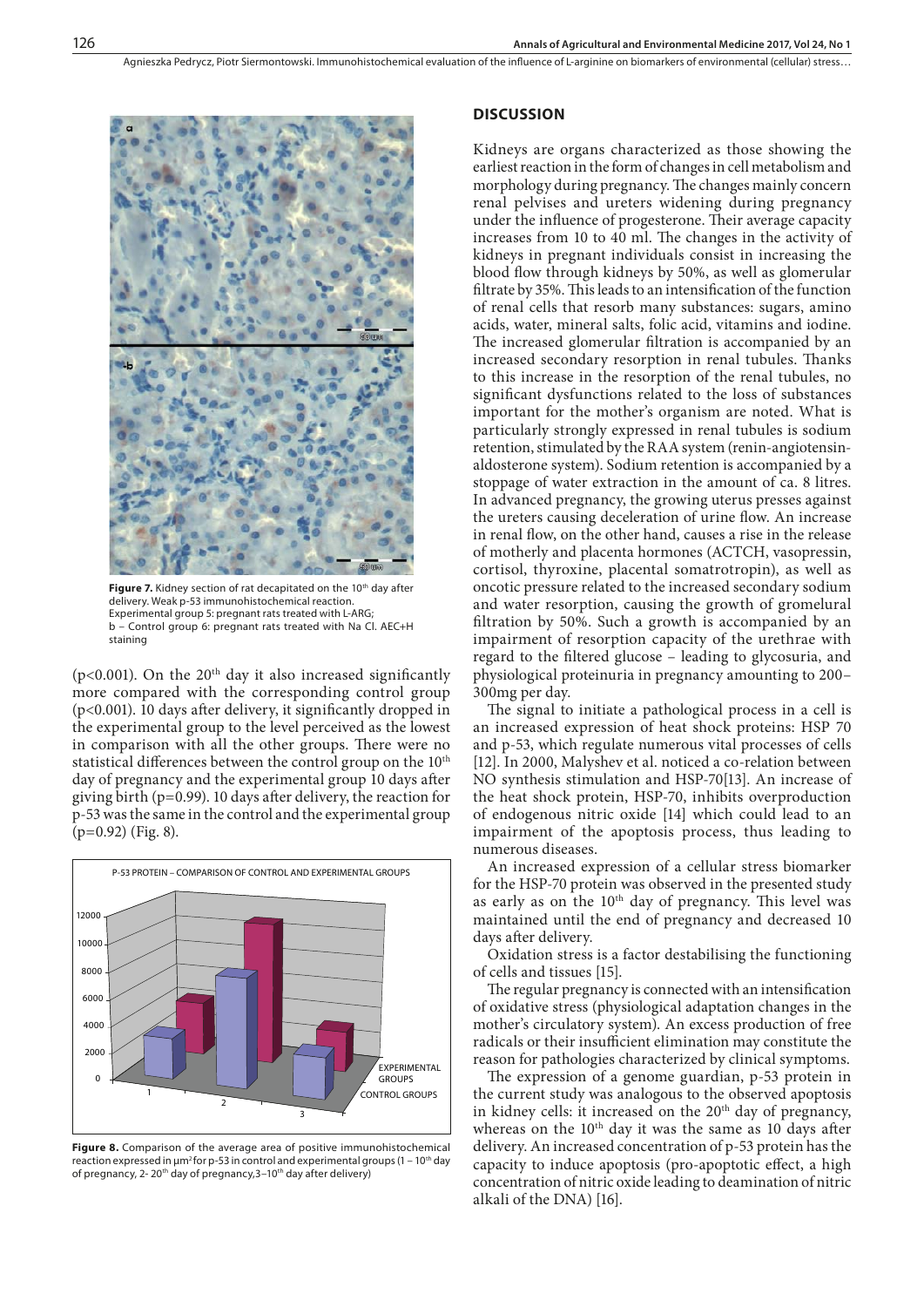Agnieszka Pedrycz, Piotr Siermontowski . Immunohistochemical evaluation of the influence of L-arginine on biomarkers of environmental (cellular) stress…

The presented study also aimed to examine the impact of exogenous NO on the epithelial cells of the renal tubules of pregnant female rats. For this purpose, the females were administered L-arginine as a substrate of nitric oxide. L-arginine is applied in gynaecology to widen vessels and lower hypertension in gestosis in the clinical dose of 40mg/ kg of body mass every other day.

Rytlewski, et al. observed a favourable effect of L-arginine administered orally to pregnant women with hypertension in order to prevent gestosis, as nitric oxide deficiency plays an important role in hypertension during pregnancy [17]. Pokrovskii et al. in their investigation noticed that L-arginine corrects endothelial dysfunction in experimentally-induced pre-eclampsia [18]. Similar observations were made by Manitus [19]. A researcher speculated in *Circulation Research* that the reason for pre-eclampsia is a decreased level of nitric oxide in blood, caused by an increased level of S-nitrosothiol (its level is twice as high in patients in the state of preeclampsia than in healthy women). A decrease in the level of S-nitrosothiol prevents NO from being released and relaxing the blood vessels, thus leading to a growth in arterial blood pressure. NO synthase inhibition in animals induces hypertension, whereas the development of pregnancyinduced hypertension is caused by a dysfunction in the L-arginine-NO model with the deactivation of adenytyl cylases in the endothelium, and lowers the concentration of cyclic 3"5" guanethidine monophosphate (cGMP). According to research, pregnancy-induced hypertension constitutes a complication in 10% of all pregnancies (NIC) and is the third cause of mothers' deaths [20]. The aetiology, however, remains unknown. Perhaps the reason may be an observable increase of Ca+2 activity in women's uterine arteries – a dependent constitutive NO synthase, an increase of cGMP level dependent on NO [21].

An objective of the conducted study was to examine whether L-arginine itself causes changes in kidneys, as well as to explore its meaning for clinical treatment. In 2004, Evans et al, and in 2005, Rytlewski et al., noticed that the dose of 3g of L-arginine per day is sufficient to decrease pregnancy-induced hypertension. [22, 23]. Facchinetti et al. administered 30g of L-arginine in a medication drip [24]. The dose administered in the presented study was approximate to that used for pregnant women in gestosis treatment, calculated per kg of body weight. This is a dose sweeping off free radicals – safe both for the mother and the foetus [25]. Neri et al. in their experiment indicated that acute, intravenous administration of a high-dose of L-arginine does not induce significant changes in the foetal heart rate (FHR), whereas it lowers maternal blood pressure [26]. There are no investigations on this topic on mothers' kidneys in scientific literature.

L-arginine increased the expression of p-53 protein on the 10th day of pregnancy, which increased at the end of pregnancy; however, 10 days after delivery, its level dropped below that observable during physiological pregnancy. Perhaps the administration of exogenous nitric oxide (which is the reason for apoptosis disturbance leading to numerous conditions) inhibited the synthesis of endogenous NO by inducing an overproduction of HSP 70 [27].

Hormonal changes in physiological pregnancy cause an increase in the expression of p-53 (cell stress marker) in the epithelial cells of renal tubules, mainly at the end of pregnancy (20th day). 10 days after delivery, this expression decreases. The expression of HSP-70 protein increases already on the 10th day of pregnancy, and maintains a similar level throughout the pregnancy. It is reduced after the puerperium.

#### **CONCLUSIONS**

Both control (physiological) and experimental (after L-arginine) pregnancies are stressful factors for the cells of mothers' kidneys. The presented study shows that cellular stress increases after L-arginine much more than in physiological pregnancy. This can led to excessive cell death. The growing of kidneys is due to enlargement of cells' size, not to increase in number. The death of a kidney's cells can reduce its function. The decrease in cell stress biomarkers (HSP70, p-53) expression, observed in this study after puerperium, is a symptom of finishing the harmful factor (pregnancy and L-arginine). There is a possibilitythat doses of L-arginine different (bigger) than in this study could significantly destroy the kidneys' function. This needs future investigations.

#### **REFERENCES**

- 1. Fikus M. Przyzwoitki dla biofizyka. Wiedza i życie. 2000; 4: 22–25 (in Polish).
- 2. Haupt S, Beraer M, Goldberg Z, Haupt Y. Apoptosis-the p53 network. J Cell Sci. 2003; 116: 4077–4085.
- 3. Ramaglia V, Buck LT. Time-dependent expression of heat shock proteins 70 and 90 in tissues of the anoxic western painted turtle. J Exp Biol. 2004; 207: 3775–3784.
- 4. [Grudniak AM,](http://www.ncbi.nlm.nih.gov/pubmed?term=Grudniak AM%5BAuthor%5D&cauthor=true&cauthor_uid=15621460) Kuć M, [Wolska KI.](http://www.ncbi.nlm.nih.gov/pubmed?term=Wolska KI%5BAuthor%5D&cauthor=true&cauthor_uid=15621460) Role of Escherichia coli DnaK and DnaJ chaperones in spontaneous and induced mutagenesis and their effect on UmuC stability. [FEMS Microbiol Lett.](http://www.ncbi.nlm.nih.gov/pubmed/15621460) 2005; 242: 361–366.
- 5. [Smith O.](http://www.ncbi.nlm.nih.gov/pubmed?term=Smith O%5BAuthor%5D&cauthor=true&cauthor_uid=11183152) Cancer. Nota bene: The killer instinct of a p53 target. [Science.](http://www.ncbi.nlm.nih.gov/pubmed/?term=The+killer+instinct+of+a+p�53+target) 2000; 290: 67.
- 6. Yoo JL, Janz DM. Tissue-specyfic HSP 70 levels and reproductive physiological responses in fishes inhabiting a metal-contaminated creek. Arch Environ Contam Toxicol. 2003; 45: 110–120.
- 7. Evans TG, Yamamoto Y, Jeffery WR, Krone PH. Zebrafish Hsp 70 is required for embryonic lens formation. Cell Stress Chaperones. 2005; 10: 66–78.
- 8. Hsu YL, Kuo PL, Tzeng WS, Lin CC. [Chalcone inhibits the proliferation](http://www.ncbi.nlm.nih.gov/pubmed/16307839)  [of human breast cancer cell by blocking cell cycle progression and](http://www.ncbi.nlm.nih.gov/pubmed/16307839)  [inducing apoptosis.](http://www.ncbi.nlm.nih.gov/pubmed/16307839) Food Chem Toxicol. 2006; 44: 704–713.
- 9. Chmielewski M, Linke K, Zabel M, Szuber L. Apoptosis in the liver. Gastroent Pol. 2003; 10: 453–462.
- 10. Guicciardi ME, Gores GJ. AIP1: a new player in TNF signaling. J Clin Invest. 2003; 111: 1813–1815.
- 11. [Djukic M](http://www.ncbi.nlm.nih.gov/pubmed?term=Djukic M%5BAuthor%5D&cauthor=true&cauthor_uid=23311786), [Jovanovic MD](http://www.ncbi.nlm.nih.gov/pubmed?term=Jovanovic MD%5BAuthor%5D&cauthor=true&cauthor_uid=23311786), [Ninkovic M,](http://www.ncbi.nlm.nih.gov/pubmed?term=Ninkovic M%5BAuthor%5D&cauthor=true&cauthor_uid=23311786) [Stevanovic I](http://www.ncbi.nlm.nih.gov/pubmed?term=Stevanovic I%5BAuthor%5D&cauthor=true&cauthor_uid=23311786), [Curcic M](http://www.ncbi.nlm.nih.gov/pubmed?term=Curcic M%5BAuthor%5D&cauthor=true&cauthor_uid=23311786), [Topic A,](http://www.ncbi.nlm.nih.gov/pubmed?term=Topic A%5BAuthor%5D&cauthor=true&cauthor_uid=23311786) [Vujanovic D](http://www.ncbi.nlm.nih.gov/pubmed?term=Vujanovic D%5BAuthor%5D&cauthor=true&cauthor_uid=23311786), [Djurdjevic D](http://www.ncbi.nlm.nih.gov/pubmed?term=Djurdjevic D%5BAuthor%5D&cauthor=true&cauthor_uid=23311786). Intrastriatal pre-treatment with L-NAME protects rats from diquat neurotoxcity. [Ann Agric Environ Med.](http://www.ncbi.nlm.nih.gov/pubmed/23311786) 2012; 19: 666–672.
- 12. Fikus M. Chaperones for biophysicist. Wiedza i życie. 2000; 4: 22–25.
- 13. [Malyshev IYu,](http://www.ncbi.nlm.nih.gov/pubmed?term=Malyshev IYu%5BAuthor%5D&cauthor=true&cauthor_uid=10805410) [Bayda LA,](http://www.ncbi.nlm.nih.gov/pubmed?term=Bayda LA%5BAuthor%5D&cauthor=true&cauthor_uid=10805410) [Trifonov AI](http://www.ncbi.nlm.nih.gov/pubmed?term=Trifonov AI%5BAuthor%5D&cauthor=true&cauthor_uid=10805410), [Larionov NP](http://www.ncbi.nlm.nih.gov/pubmed?term=Larionov NP%5BAuthor%5D&cauthor=true&cauthor_uid=10805410), [Kubrina LD,](http://www.ncbi.nlm.nih.gov/pubmed?term=Kubrina LD%5BAuthor%5D&cauthor=true&cauthor_uid=10805410) [Mikoyan VD,](http://www.ncbi.nlm.nih.gov/pubmed?term=Mikoyan VD%5BAuthor%5D&cauthor=true&cauthor_uid=10805410) [Vanin AF,](http://www.ncbi.nlm.nih.gov/pubmed?term=Vanin AF%5BAuthor%5D&cauthor=true&cauthor_uid=10805410) [Manukhina EB](http://www.ncbi.nlm.nih.gov/pubmed?term=Manukhina EB%5BAuthor%5D&cauthor=true&cauthor_uid=10805410). Cross-talk between nitric oxide and HSP70 in the antihypotensive effect of adaptation to heat. [Physiol Res.](http://www.ncbi.nlm.nih.gov/pubmed/?term=Malyshev+YU%2C+Bayda+LA++Cross-Talk+Between+nitric+Oxide+and+Hsp+70+in+the+Antihypotensive+effect+of+adaptation+to+heat.Physiol+Res.+49%3B+99-105%2C+2000) 2000; 49: 99–105.
- 14. [Harris MB,](http://www.ncbi.nlm.nih.gov/pubmed?term=Harris MB%5BAuthor%5D&cauthor=true&cauthor_uid=12663266) [Blackstone MA,](http://www.ncbi.nlm.nih.gov/pubmed?term=Blackstone MA%5BAuthor%5D&cauthor=true&cauthor_uid=12663266) [Ju H](http://www.ncbi.nlm.nih.gov/pubmed?term=Ju H%5BAuthor%5D&cauthor=true&cauthor_uid=12663266), [Venema VJ](http://www.ncbi.nlm.nih.gov/pubmed?term=Venema VJ%5BAuthor%5D&cauthor=true&cauthor_uid=12663266), [Venema RC.](http://www.ncbi.nlm.nih.gov/pubmed?term=Venema RC%5BAuthor%5D&cauthor=true&cauthor_uid=12663266) Heatinduced increases in endothelial NO synthase expression and activity and endothelial NO release. [Am J Physiol Heart Circ Physiol.](http://www.ncbi.nlm.nih.gov/pubmed/?term=Harris+MB++Heat+induced+increases+in+endothelial+nitric+oxide+synthase+expression+and+activity+and+endothelial+NO+release.+AmJ+Physiol+Heart+Circ+Physiol%2C+285%3B+H333-340%2C+2003) 2003; 285: H333-H340.
- 15. Mohanty S, Sahu PK. Evaluation of oxidative stress in pregnancy induced hypertension. J Clin Biochem. 2006; 21: 101–105.
- 16. Biesiak L, Pietrzak Z, Brocka U. Some factors of oxidative stress in pregnancy with preeclampsia and cholestasis Gin Pol. 2007; 78: 956– 960.
- 17. Rytlewski K, Zdebski T. Nitric oxide as a mechanism covering pregnancy. Gin Pol. 2001; 72: 758–743.